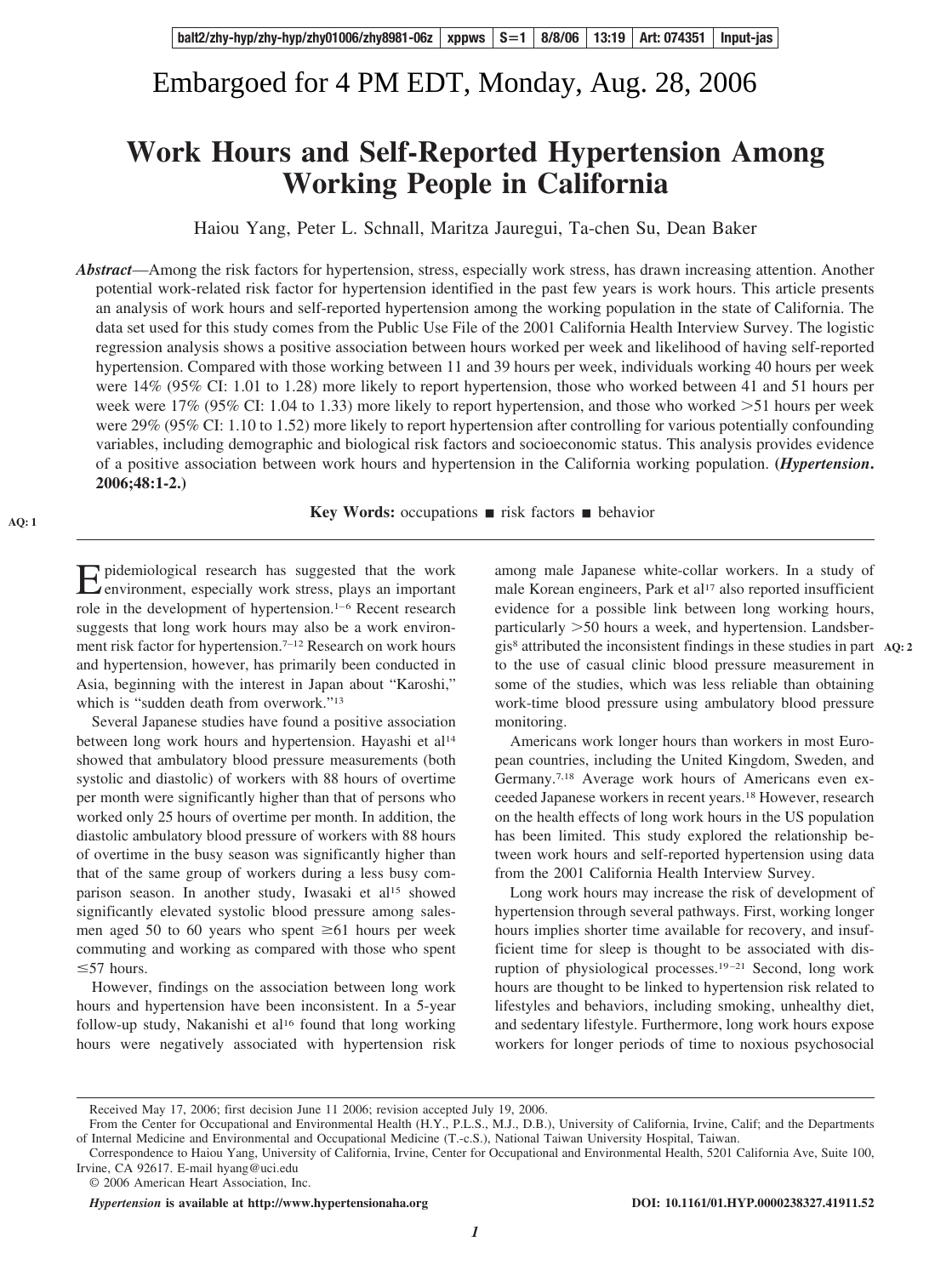factors in the work environment, such as job strain and effort–reward imbalance, which are believed to be biological arousal. These risk factors, in turn, may lead to permanent physiological changes, such as hypertension.9

The effect of work hours on hypertension may be mediated by occupation and socioeconomic status (SES). Persons who work long hours among those with higher status occupations and higher income may experience less negative health impact, compared with those of lower occupation status and lower income. It is important to control for potentially confounding personal risk factors, lifestyles and behaviors, and occupational factors in studying the association between long work hours and hypertension.

#### **Data**

# **Methods**

The data set used for this study comes from the Public Use File of the 2001 California Health Interview Survey (CHIS2001), which was a random-digit dial telephone survey of the state of California civilian and noninstitutionalized population. The survey was conducted for the first time in 2001 and included  $>55 000$  households. It was conducted in English, as well as in a number of other languages, including Spanish, Chinese, Vietnamese, Korean, and Khmer.<sup>22</sup>

The overall response rate was estimated as 37.7%, based on the screener completion rate and the extended interview completion rate.23 The representativeness of CHIS2001 data were evident by the fact that its demographic characteristics were very similar to that of the 2000 US Census, and its health characteristics and behaviors were also very similar to a comparable random-digit dial telephone survey in California, the California Behavioral Risk Factor Surveillance System.24

The data set used for the analysis is composed of a sample size of 24 205 working-age individuals, ages 18 to 64, who worked  $\geq$ 11 hours per week, from the CHIS2001. The respondents represented a population of  $\approx$  1 588 000 workers in California who met the age range and work hours criteria. This research was exempt from the institutional review board review, because it was a study of existing data without individual identifiers.

The CHIS2001 data set included information on demographic characteristics; job environment characteristics, such as occupation classification and work hours; ethnic classifications; and biological and health behavioral–related risk factors, such as tobacco use, body mass index (BMI), sedentary lifestyle, and self-reported diabetes.

Hypertension was assessed through self-report, and was elicited by the question, "Have you been told by the doctor that you have high blood pressure?" Hours of work per week was assessed by the question, "How many hours per week do you USUALLY work at ALL jobs or businesses?" The variable of hours of work per week was recoded into 4 categories: (1) 11 to 39, (2) 40, (3) 41 to 50, and  $(4) \geq 51$ . Individuals with  $\leq 11$  hour of work per week were excluded from the analysis to avoid a possible bias because of the fact that those who work few hours per week  $(\leq 10)$  are more likely to have serious health conditions, including hypertension and cardiovascular diseases. The reference group used for work hours per week in the analysis was 11 to 39 hours per week.

Demographic variables used in the analysis include gender and age. Age was recoded into 3 categories: (1) 18 through 35, (2) 36 through 50, and (3) 51 through 64. The reference group used in the analysis was 18 to 35 years.

Biological risk factors for hypertension in the analysis included: self-reported diabetes, tobacco consumption status, sedentary lifestyle, and BMI. Tobacco consumption status was classified into 3 subgroups: never smokers, past smokers, and current smokers. They were generated by recoding 2 variables, "smoking at least 100 cigarettes during a respondent's lifetime and/or currently smoking cigarettes" and "smoke every day, some days, or not at all." Sedentary lifestyle was assessed with the questionnaire item, "Would you say that you sit most

of the day, stand most of the day, or walk around a lot?" Self-reported diabetes and sedentary lifestyle were coded into dichotomized variables. BMI was classified into 3 categories: (1) under or normal weight (BMI  $\langle 25 \rangle$ , (2) overweight (BMI  $\geq 25$  and  $\langle 30 \rangle$ , and (3) obese (BMI  $\geq 30$ ). The reference group was for BMI in the analysis was "under or normal weight" (BMI  $<$ 25).

Occupation was assessed originally through an open-ended question, which was later coded into a 13-category occupation variable in the CHIS2001 Public Use File. These 13 categories were recoded in this study into the following 8 occupational subgroups: (1) executives, administrators, and managers; (2) professionals and specialists; (3) sales workers; (4) administrative support workers; (5) service workers; (6) skilled workers (technicians, precision, craft, and repair workers); (7) semiskilled workers (machine operators, assembly workers, machine inspectors, transportation workers, or material or equipment movers); and (8) unskilled workers (private household service or protection service workers, equipment handlers, cleaners, or farmers). The reference group used for occupation in the analysis was the group of professionals and specialists.

SES variables included in the analysis were education and household income. Education was recoded into 4 categories: (1) less than high school, (2) high school, (3) some college, and (4) college and higher. The reference group for education was less than high school. Household income was recoded into 4 categories: (1) 0% to 99% federal poverty level, (2) 100% to 199% federal poverty level, (3) 200% to 299% federal poverty level, and (4)  $\geq 300\%$  federal poverty level. The reference group for income was 0% to 99% of the federal poverty level, which was defined as the poverty line in the United States.

#### **Statistical Analysis**

The California Health Interview Survey is a multi-stage, geographically stratified sample; therefore, sample weights based on the sample design and provided by the CHIS were used for all of the analyses to calculate estimates for the adult population of California. Variance estimation methods appropriate for the multistage sample were used to estimate variance for the population-weighted point estimates in making all of the statistical comparisons.25,26 Specifically, Jackknife replication methods were used for variance estimation using the Stata 9.0 statistical package.<sup>27</sup> The approach used by the Jackknife replication method is to split the single sample into multiple subsamples and use the variation among the subsamples to obtain an estimate of the overall sampling variability.

Weighted descriptive statistics and measures of associations with estimates for SEs and 95% CIs were computed. Descriptive statistics for each study variable were generated to characterize factors associated with hours of work and self-reported hypertension, using  $\chi^2$  tests to compare categorical variables. The strength of association between work hours and self-reported hypertension was estimated with the odds ratio (OR) and 95% CI using logistic regression analysis, controlling for relevant demographic factors, biological risk factors, and SES variables.

#### **Results**

Descriptive statistics for the demographic and biological risk factors and the percentage of self-reported hypertension by different categories of the risk factors are presented in Table 1. **T1** Approximately 42% of the California workers were aged 18 to 35,  $\approx$ 40% were aged 36 to 50, and 18% were aged 51 to 64. The overall percentage of self-reported hypertension was 15.3% among the California working-age population. The proportion of self-reported hypertension increased with age, ranging from 7.2% for the youngest age group to 31.3% for the oldest age group. The percentage of men (56.7%) was higher than that of women (43.3%); however, the percentage of self-reported hypertension was slightly higher for female workers (16.1%) than for male workers (14.1%). Of California working-age population, 50.7% were non-Hispanic white, 6.1% were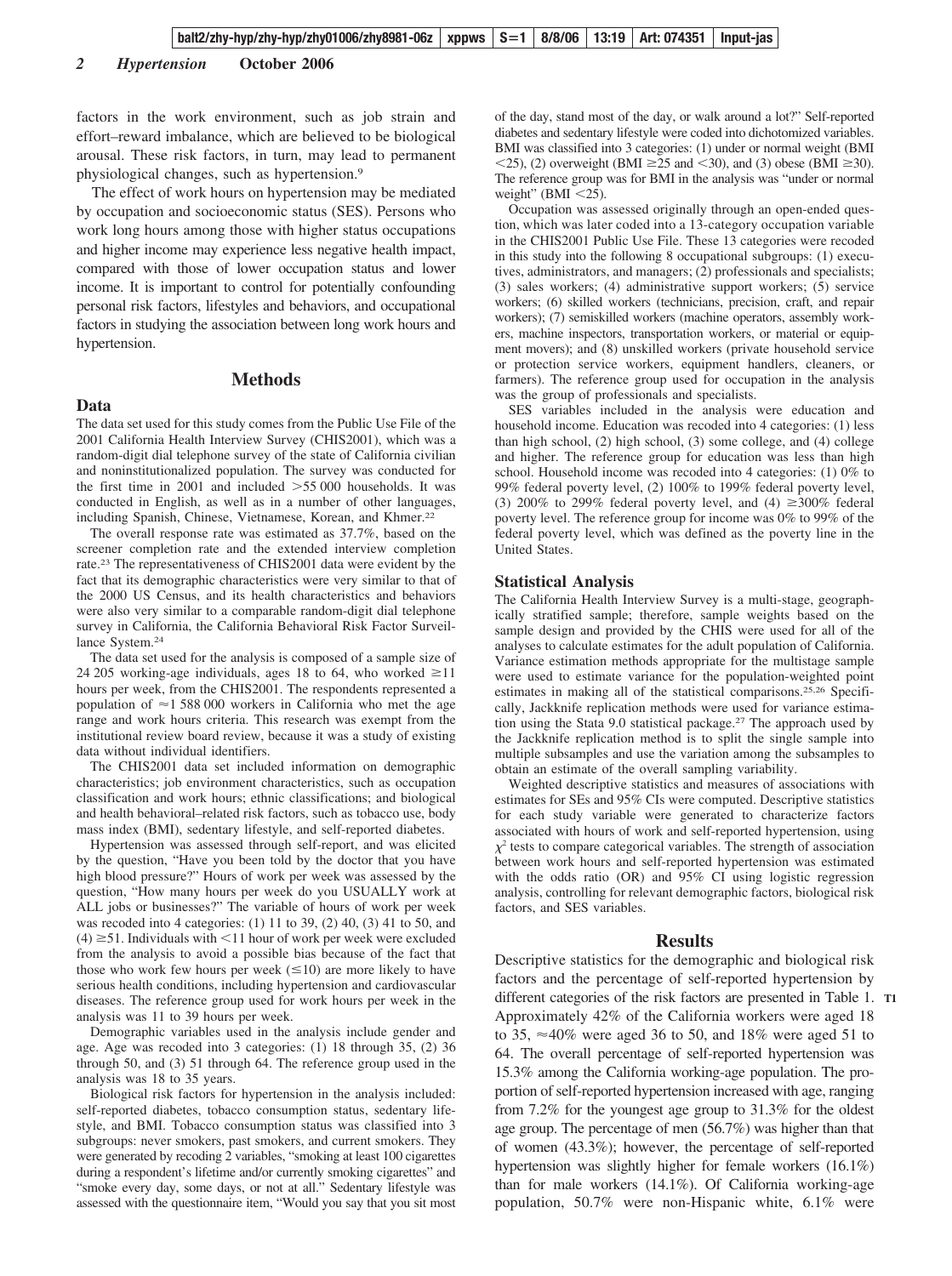#### **Yang et al Work Hours and Hypertension** *3*

| Characteristics                       | % Population | % HTN | 95% CI         | P          |
|---------------------------------------|--------------|-------|----------------|------------|
| Self-reported<br>hypertension         | 15.3         |       |                |            |
| Age group, y                          |              |       |                | $<$ 0.0001 |
| 18 to 35                              | 42.4         | 7.2   | 6.6 to 7.9     |            |
| 36 to 50                              | 39.6         | 16.6  | 15.7 to 17.5   |            |
| 51 to 64                              | 18.0         | 31.3  | 29.9 to 32.6   |            |
| Gender                                |              |       |                | $<$ 0.0001 |
| Female                                | 43.3         | 16.1  | 15.4 to 16.8   |            |
| Male                                  | 56.7         | 14.1  | 13.4 to 14.9   |            |
| Race/ethnicity                        |              |       |                | < 0.0001   |
| Non-Hispanic white                    | 50.7         | 16.6  | 15.9 to 17.3   |            |
| Non-Hispanic black                    | 6.1          | 22.1  | 19.8 to 24.5   |            |
| Hispanic                              | 31.3         | 13.0  | 11.9 to 14.3   |            |
| Non-Hispanic Asian                    | 11.9         | 12.5  | 11.5 to 13.4   |            |
| Tobacco consumption<br>status         |              |       |                | $<$ 0.0001 |
| Never smokers                         | 58.8         | 12.9  | 12.3 to 13.5   |            |
| Past smokers                          | 22.1         | 21.0  | 19.8 to 22.1   |            |
| <b>Current smokers</b>                | 19.1         | 16.0  | 14.75 to 17.40 |            |
| Self-reported diabetes                | 3.6          | 40.9  | 37.7 to 44.3   | $<$ 0.0001 |
| Sedentary lifestyle                   | 35.7         | 17.2  | 16.4 to 17.9   | $<$ 0.0001 |
| <b>BMI</b>                            |              |       |                | $<$ 0.0001 |
| Under or normal<br>weight             | 45.7         | 8.5   | 8.0 to 9.1     |            |
| Overweight                            | 36.0         | 17.5  | 16.4 to 18.0   |            |
| Obese                                 | 18.4         | 28.3  | 26.8 to 30.0   |            |
| Education                             |              |       |                | $<$ 0.0001 |
| Less than high<br>school              | 17.4         | 15.0  | 13.6 to 16.5   |            |
| High school                           | 22.6         | 14.1  | 13.1 to 15.3   |            |
| Some college                          | 26.3         | 17.0  | 16.1 to 18.1   |            |
| College and higher                    | 33.8         | 14.7  | 14.0 to 15.5   |            |
| Household income                      |              |       |                | $<$ 0.0001 |
| 0% to 99% federal<br>poverty level    | 11.7         | 14.0  | 12.3 to 16.0   |            |
| 100% to 199%<br>federal poverty level | 17.7         | 13.3  | 12.1 to 14.5   |            |
| 200% to 299%<br>federal poverty level | 13.7         | 14.6  | 13.2 to 16.1   |            |
| $\geq$ 300% federal<br>poverty level  | 57.0         | 16.3  | 15.8 to 16.8   |            |

### **TABLE 1. Demographic and Biological Risk Profiles by Self-Reported Hypertension**

% Population indicates the weighted percent in worker population of California; % HTN, percent with self-reported hypertension by risk factor category; 95% CI, 95% CI of the % HTN estimate; *P* based on  $\chi^2$  with jackknife variance estimates.

non-Hispanic black, 8.2% were non-Hispanic Asian, and 31.3% were Hispanic. The percentage of blacks who reported hypertension (22.1%) was significantly higher than that reported by other race/ethnic groups. There were no strong patterns of self-reported hypertension by education or household income, although it seemed that workers with some college had a somewhat higher percentage than other groups, whereas workers from the highest category of household income reported having more hypertension than the other household income groups. However, it should be noted that the associations in Table 1 are crude bivariate analyses and may be confounded by other, correlated risk factors.

Approximately 59% of working-age individuals never smoked, and 13% of them reported having hypertension. The proportion of self-reported hypertension was relatively higher among the past smokers and current smokers, 21% and 16%, respectively, compared with those who never smoked. Among the working-age population, 3.6% reported having diabetes, and among these individuals, 40.9% reported having hypertension. Approximately 35.7% of working-age individuals reported having a sedentary lifestyle, and 17.2% of them reported having hypertension.

Table 2 shows the percentages of working-age individuals **T2** by occupation and hours of work per week and the percentage of self-reported hypertension by categories of these variables. Two occupational groups who had the highest percentages of self-reported hypertension were managers (17.1%) and unskilled workers (16.6%). Groups with the lowest percentages of self-reported hypertension were sales workers (13.2%) and skilled workers (14%). One explanation why that manager group had a higher self-reported hypertension may be the fact that most of the managers were older persons with higher blood pressure. There was a positive association between work hours and self-reported hypertension. The percentage of self-reported hypertension for the group with the shortest hours per week, between 11 to 39 hours, was the lowest  $(13.2\%)$ , and the group with longest hours per week,  $>50$  was the highest among all of the groups (17.1%). Those who worked 40 hours per week (15.8%) and those who worked 41 to 50 hours per week (15.3%) had similar patterns of self-reported hypertension.

### **TABLE 2. Occupational Characteristics by Self-Reported Hypertension**

| Characteristics     | % Population | % HTN | 95% CI       | Ρ        |
|---------------------|--------------|-------|--------------|----------|
| Occupation          |              |       |              | < 0.0001 |
| Manager             | 13.7         | 17.1  | 15.8 to 18.5 |          |
| Professional        | 16.1         | 14.0  | 12.7 to 15.4 |          |
| Sales worker        | 10.8         | 14.1  | 12.8 to 15.4 |          |
| Service worker      | 12.0         | 13.2  | 11.5 to 15.1 |          |
| Clerical worker     | 13.1         | 15.2  | 13.6 to 17.0 |          |
| Skilled worker      | 14.8         | 15.2  | 13.4 to 17.1 |          |
| Semiskilled worker  | 14.2         | 14.0  | 12.4 to 15.7 |          |
| Unskilled worker    | 5.5          | 16.6  | 13.9 to 19.7 |          |
| Hours work per week |              |       |              | < 0.0001 |
| 11 to 39            | 23.1         | 13.2  | 12.2 to 14.3 |          |
| 40                  | 41.5         | 15.8  | 15.1 to 16.5 |          |
| 41 to 50            | 21.7         | 15.3  | 14.4 to 16.3 |          |
| $\geq 51$           | 13.7         | 17.1  | 15.8 to 18.5 |          |

% Population indicates the weighted percent in worker population of California; % HTN, percent with self-reported hypertension by risk factor category; 95% CI, 95% CI of the % HTN estimate; P based on  $\chi^2$  with jackknife variance estimates.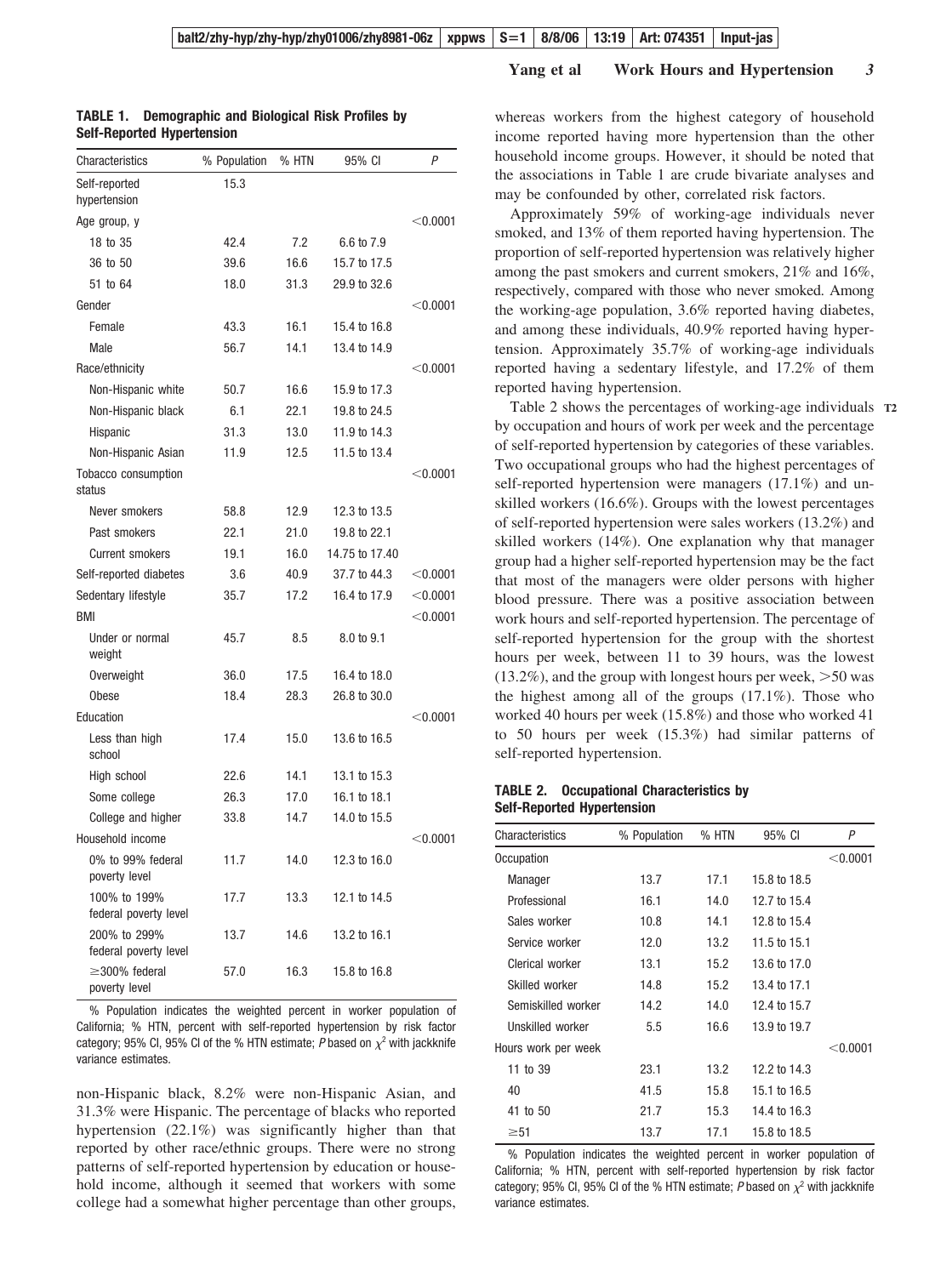#### *4 Hypertension* **October 2006**

**T4**

To evaluate potential confounding variables that should be included in a multivariate analysis of self-reported hypertension and work hours, we also examined associations between work hours per week and the demographic and biological risk factors. The findings of the bivariate analyses in Table 3 indicate that work hours were associated with most of the demographic and biological risk factor variables. Some of the associations were quite strong. For example, gender was strongly associated with self-reported hypertension, with 18.2% of men working  $\geq 51$  hours per week compared with 7.8% among women. College graduates were more likely to work longer hours than workers in the other education categories. Household income had a strong positive association with hours worked per week. Self-reported hypertension was also higher among workers who were past or current smokers, compared with those who never smoked and among overweight and obese workers compared with under or normal weight workers. Associations for many of the variables were not as strong, although the *P* values were significant, which may be because of the large study population size.

A multivariate logistic regression model was developed to evaluate the relationship between work hours and selfreported hypertension, controlling for the demographic variables, biological risk factors, and occupation. This model included all of the variables shown in Tables 1 and 2, except for BMI. The rationale was that increasing work hours may act as a risk factor for obesity, as well as for hypertension. In other words, BMI may be an intervening variable, but it is not a confounder for the relationship between hypertension and work hours.

The findings of the logistic regression analysis are shown in Table 4. Expected patterns for hypertension are observed among the demographic variables and biological risk factors. Age, male gender, lifetime cigarette use, self-reported diabetes, and a sedentary lifestyle were all positively associated with self-reported hypertension, whereas household income was negatively associated with self-reported hypertension. Non-Hispanic blacks had significantly higher odds of reporting hypertension compared with non-Hispanic whites and non-Hispanic Asians and Hispanics.

Compared with professionals, clerical workers had a significantly higher prevalence of self-reported hypertension (OR: 1.23; 95% CI: 1.00 to 1.51). Unskilled workers were the most likely to have self-reported hypertension (OR: 1.50; 95% CI: 1.00 to 2.25), compared with professionals. This pattern of clerical and unskilled workers having a higher prevalence of hypertension is consistent with research on job strain, in which low control over work tasks is a risk factor for ambulatory blood pressure and hypertension.

There was a monotonic exposure–response pattern between work hours and self-reported hypertension. After controlling for all of the other risk factors, work hours per week were independently and significantly associated with selfreported hypertension. Individuals who worked 40 (OR: 1.14; 95% CI: 1.01 to 1.28) or 41 to 50 hours per week (OR: 1.17; 95% CI: 1.04 to 1.33) were at intermediate risk of hypertension. Individuals who worked  $\geq 51$  hours per week were 1.29 times (95% CI: 1.10, 1.52) more likely to have self-reported

| Characteristics                       | 11 to 39 | 40   | 41 to 50 | $\geq 51$ | P          |
|---------------------------------------|----------|------|----------|-----------|------------|
| Age group, y                          |          |      |          |           | $<$ 0.0001 |
| 18 to 35                              | 27.2     | 41.4 | 19.3     | 12.1      |            |
| 36 to 50                              | 18.5     | 42.1 | 24.2     | 15.2      |            |
| 51 to 64                              | 23.4     | 40.6 | 21.9     | 14.2      |            |
| Gender                                |          |      |          |           | $<$ 0.0001 |
| Female                                | 34.3     | 42.1 | 15.7     | 7.8       |            |
| Male                                  | 14.5     | 41.1 | 26.3     | 18.2      |            |
| Race/ethnicity                        |          |      |          |           | < 0.0001   |
| Non-Hispanic white                    | 24.3     | 35.3 | 24.5     | 15.9      |            |
| Non-Hispanic black                    | 23.0     | 48.2 | 17.1     | 11.7      |            |
| Hispanic                              | 21.9     | 47.7 | 8.8      | 11.6      |            |
| Non-Hispanic Asian                    | 20.7     | 48.9 | 19.8     | 10.6      |            |
| Tobacco consumption<br>status         |          |      |          |           | < 0.0001   |
| Never-smokers                         | 24.8     | 41.5 | 21.1     | 12.6      |            |
| Past smokers                          | 20.2     | 41.3 | 23.5     | 15.1      |            |
| <b>Current smokers</b>                | 21.1     | 42.1 | 21.4     | 15.4      |            |
| Self-reported diabetes                | 21.2     | 46.5 | 18.5     | 13.8      | 0.02       |
| Not self-reported<br>diabetes         | 32.1     | 41.2 | 21.8     | 13.7      |            |
| Sedentary lifestyle                   | 17.1     | 43.1 | 25.5     | 14.3      | $<$ 0.0001 |
| Not sedentary lifestyle               | 26.3     | 40.7 | 20.0     | 13.3      |            |
| <b>BMI</b>                            |          |      |          |           | $<$ 0.0001 |
| Under or normal<br>weight             | 27.9     | 40.9 | 19.8     | 11.4      |            |
| Overweight                            | 18.4     | 41.7 | 23.9     | 16.0      |            |
| <b>Obese</b>                          | 20.0     | 42.9 | 22.1     | 14.9      |            |
| Education                             |          |      |          |           | $<$ 0.0001 |
| Less than high school                 | 21.1     | 49.2 | 16.1     | 13.6      |            |
| High school                           | 26.2     | 43.6 | 19.5     | 10.7      |            |
| Some college                          | 27.3     | 41.0 | 19.5     | 12.2      |            |
| College and higher                    | 18.7     | 36.7 | 27.7     | 16.9      |            |
| Household income                      |          |      |          |           | < 0.0001   |
| 0% to 99% federal<br>poverty level    | 34.0     | 46.4 | 11.3     | 8.4       |            |
| 100% to 199% federal<br>poverty level | 26.3     | 46.5 | 15.9     | 11.3      |            |
| 200% to 299% federal<br>poverty level | 24.3     | 44.3 | 19.3     | 12.1      |            |
| $\geq$ 300% federal<br>poverty level  | 19.5     | 38.3 | 26.2     | 15.9      |            |
| Occupation                            |          |      |          |           | < 0.0001   |
| Professional                          | 23.3     | 35.2 | 25.8     | 15.7      |            |
| Manager                               | 14.0     | 32.9 | 33.5     | 19.5      |            |
| Clerical worker                       | 29.5     | 46.2 | 17.6     | 6.7       |            |
| Sales worker                          | 31.4     | 28.2 | 23.2     | 17.2      |            |
| Service worker                        | 40.9     | 35.9 | 12.1     | 11.2      |            |
| Skilled worker                        | 29.5     | 46.2 | 17.6     | 6.7       |            |
| Semiskilled worker                    | 11.7     | 51.1 | 24.0     | 13.1      |            |
| Unskilled worker                      | 15.1     | 49.4 | 20.8     | 14.7      |            |

#### **TABLE 3. Demographic and Biological Risk Profiles by Work Hours per Week**

Work Hours per Week

*P* based on  $\chi^2$  with jackknife variance estimates.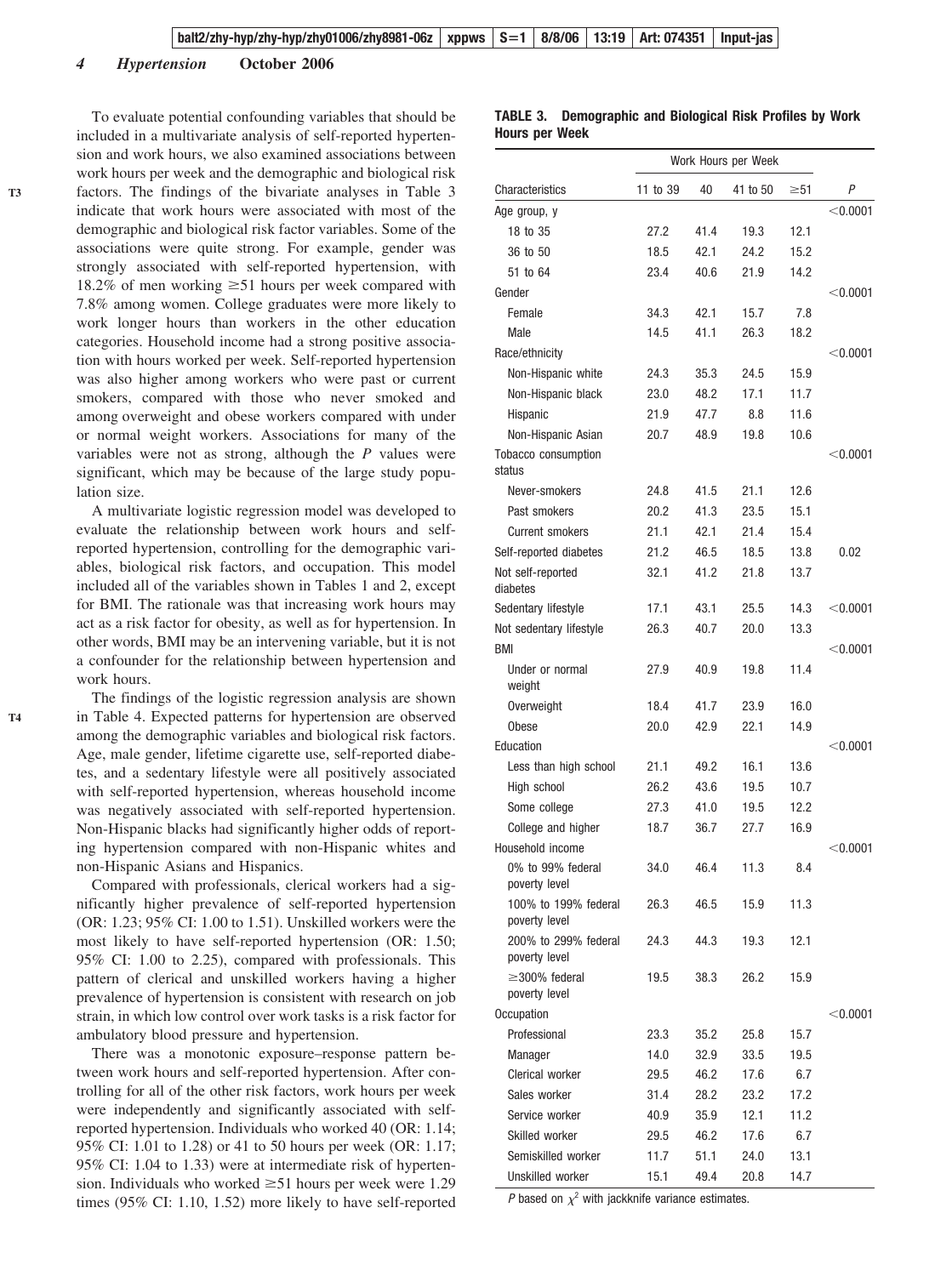| TABLE 4. | <b>Multivariate Logistic Regression of</b> |  |  |
|----------|--------------------------------------------|--|--|
|          | <b>Self-Reported Hypertension</b>          |  |  |

| Characteristics                    | 0R   | 95% CI       | P          |
|------------------------------------|------|--------------|------------|
| Age group, y                       |      |              |            |
| 18 to 35                           | 1.00 |              |            |
| 36 to 50                           | 2.53 | 2.18 to 2.94 | < 0.0001   |
| 51 to 64                           | 5.71 | 4.93 to 6.62 | $<$ 0.0001 |
| Gender                             |      |              |            |
| Female                             | 1.00 |              |            |
| Male                               | 1.24 | 1.11 to 1.39 | $<$ 0.0001 |
| Race/ethnicity                     |      |              |            |
| Non-Hispanic white                 | 1.00 |              |            |
| Non-Hispanic black                 | 1.65 | 1.34 to 2.03 | < 0.0001   |
| Hispanic                           | 0.85 | 0.73 to 0.98 | 0.03       |
| Non-Hispanic Asian                 | 0.89 | 0.77 to 1.02 | 0.10       |
| Education                          |      |              |            |
| Less than high school              | 1.00 |              |            |
| High school                        | 0.95 | 0.78 to 1.16 | 0.58       |
| Some college                       | 1.03 | 0.84 to 1.25 | 0.79       |
| College and higher                 | 0.81 | 0.67 to 0.98 | 0.03       |
| Household Income                   |      |              |            |
| 0% to 99% federal poverty level    | 1.00 |              |            |
| 100% to 199% federal poverty level | 0.81 | 0.63 to 1.04 | 0.10       |
| 200% to 299% federal poverty level | 0.84 | 0.62 to 1.14 | 0.27       |
| $\geq$ 300% federal poverty level  | 0.77 | 0.60 to 0.98 | 0.04       |
| Tobacco consumption status         |      |              |            |
| Never smokers                      | 1.00 |              |            |
| Past smokers                       | 1.26 | 1.13 to 1.41 | < 0.0001   |
| <b>Current smokers</b>             | 1.16 | 1.01 to 1.32 | 0.03       |
| Self-reported diabetes             | 2.66 | 2.23 to 3.19 | < 0.0001   |
| Sedentary lifestyle                | 1.10 | 0.99 to 1.21 | 0.066      |
| Occupation                         |      |              |            |
| Professional                       | 1.00 |              |            |
| Manager                            | 1.11 | 0.96 to 1.27 | 0.15       |
| Clerical worker                    | 1.23 | 1.00 to 1.51 | 0.05       |
| Sales worker                       | 1.00 | 0.85 to 1.18 | 0.97       |
| Service worker                     | 1.06 | 0.88 to 1.27 | 0.54       |
| Skilled worker                     | 1.05 | 0.87 to 1.20 | 0.58       |
| Semiskilled worker                 | 0.97 | 0.78 to 1.20 | 0.75       |
| Unskilled worker                   | 1.50 | 1.00 to 2.25 | 0.05       |
| Work hours per week                |      |              |            |
| 11 to 39                           | 1.00 |              |            |
| 40                                 | 1.14 | 1.01 to 1.28 | 0.04       |
| 41 to 50                           | 1.17 | 1.04 to 1.33 | 0.01       |
| $\geq 51$                          | 1.29 | 1.10 to 1.52 | 0.002      |

hypertension than individuals who worked 11 to 39 hours per week.

When BMI was included in the multivariate model, the overall patterns remained the same. The association between work hours per week and self-reported hypertension was still evident, although the association was somewhat weaker. Individuals who worked  $\geq 51$  hours per week were 1.21 times  $(95\% \text{ CI: } 1.02 \text{ to } 1.44; P=0.03)$  more likely to have selfreported hypertension than individuals who worked 11 to 39 hours per week. Individuals who worked 40 (OR: 1.12; 95% CI: 0.98 to 1.26) or 41 to 50 hours per week (OR: 1.12; 95% CI: 0.98 to 1.28) were still at intermediate risk of hypertension, although the associations were weaker.

## **Discussion**

The findings of this study with population-based data demonstrate that increasing work hours may act as a risk factor for hypertension after controlling for biological and behavioralrelated risk factors and for occupation and SES. Although much of the previous research on work hours and hypertension has been conducted in Asia, this study is on a US working-age population and provides evidence supporting research conducted in Japan. This study contributes to the growing body of literature on the health effects of work hours. Previous research suggests that long work hours have increased mortality<sup>10,19,28,29</sup> and have an impact on a number of adverse health conditions, including cardiovascular disease,<sup>13,30,31</sup> diabetes,<sup>32,33</sup> and hypertension.<sup>8,14-16,34</sup> In addition, a number of studies have also shown that long work hours lead to disability retirement<sup>35</sup> and are related to selfreported physical health problems and fatigue,36 as well as increased rates of accidents and injuries at work.<sup>9,37,38</sup>

This study also shows a statistically significant occupational variation in self-reported hypertension. The pattern of professionals having a lower prevalence of hypertension than that of clerical and unskilled workers is consistent with other studies, which suggests that occupations requiring more challenging and mentally active work may have a protective effect against hypertension. $39-41$  The negative association between SES and self-reported hypertension and the ethnic variation in self-report hypertension indicated in the study are also consistent with previous studies on SES and hypertension.42,43

Self-reported hypertension is a common form of assessment used in large-scale surveys in the absence of measured hypertension. The reliability and validity of self-reported hypertension has been examined. Substantial agreement was found in a study comparing subjects' self-reported hypertension with information from medical records.<sup>44</sup> Other studies found that the proportion of self-reported hypertension was usually lower than the measured blood pressure.45,46 The National Health and Nutrition Examination Survey found that 30% of participants were unaware that they had hypertension.47 Self-reported hypertension could, therefore, be treated as a comparable measurement of "awareness of hypertension."48 Self-reported hypertension seems to be an unbiased underestimation of true hypertension.

It is important to note the strength of population-based survey data in measuring work hours. It is likely that people have  $>1$  job, and work hour information about those who may have  $>1$  job may be delimited to the number of work hours in a specific organizational system. This study, however, covered workers from various occupations and industries without boundaries of different work sites or employment systems, and, thus, total numbers of hours work reported may be a more accurate estimate.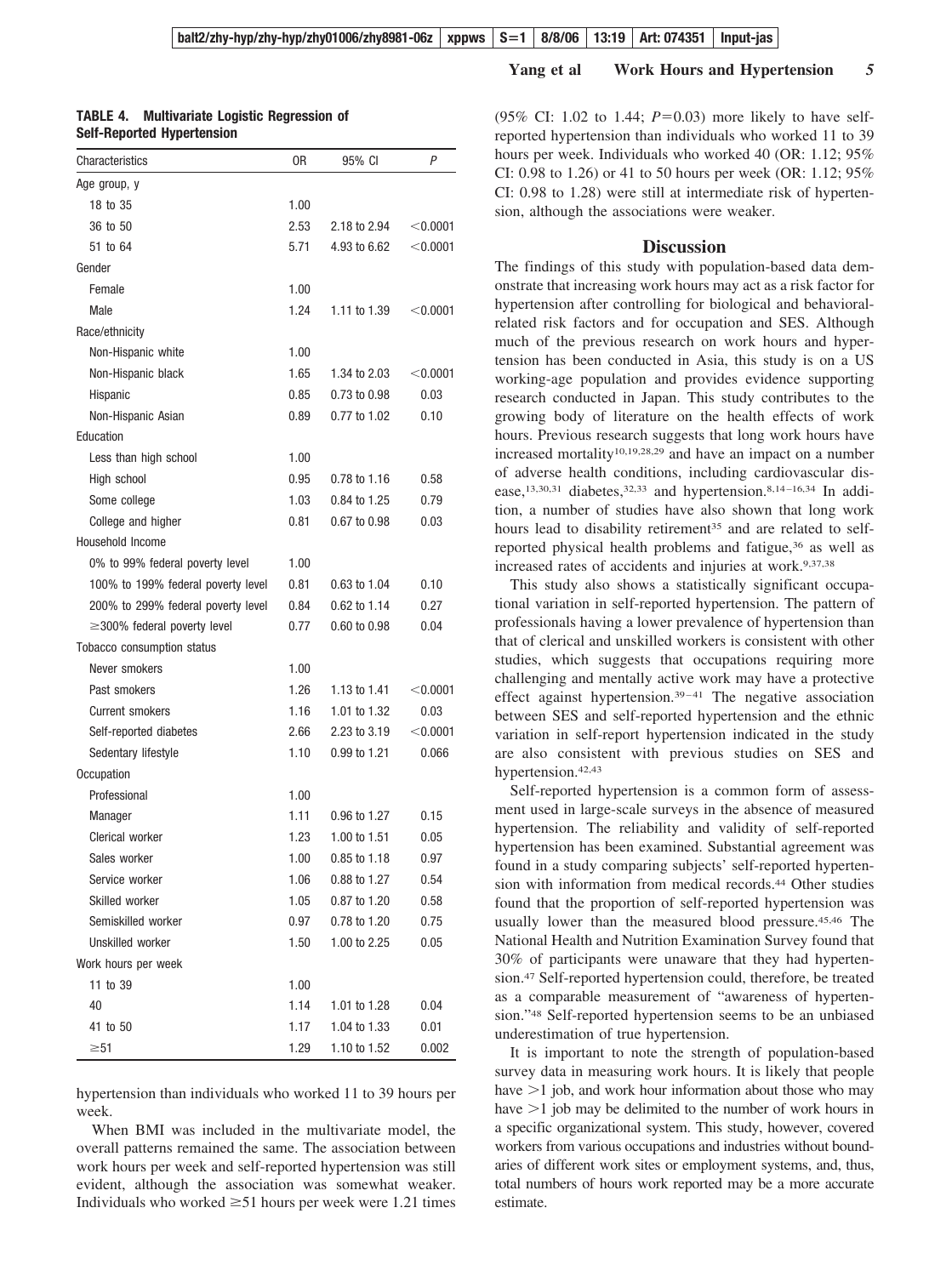#### *6 Hypertension* **October 2006**

However, this analysis could not capture the health effect of nonpaid work hours at home because of limitations of the data. It is important to assess the health effect of nonpaid work hours among people with or without a paid job outside of the home. It is common for working women to work "second shifts" to fulfill their household and childcare responsibilities domestically after their full-time or part-time paid job outside of the home.49

Population-based and cross-sectional studies on health effects of work hours may be biased because of selection effects ("the healthy worker effect"), because healthier workers tend to work longer hours. To avoid a possible bias because of the healthy worker effect, this study excluded individuals with  $\leq 11$  hours of work per week from the analysis, because those who work fewer hours per week  $(\leq 10)$  are more likely to have serious health conditions, including hypertension and cardiovascular diseases. However, this study is not able to shed light on the potential impact of duration of exposure to long working hours that has been used often in shift work research. Clearly, studies with better measurements for blood pressure and work hours and longitudinal designs are needed in future research.<sup>19,50,51</sup>

#### **Perspectives**

The results from this study with cross-sectional and population-based data suggest that increased work hours may act as a risk factor for hypertension. This study has implications at both the individual and societal levels. At the individual level, one implication for this study is the need to increase public awareness of the potential harmful health impacts of long work hours on the cardiovascular system, especially in light of the asymptomatic nature of hypertension. This is a challenging task, because people are often driven to work long hours either voluntarily or involuntarily because of organizational (employer) demands, cultural beliefs, attitudes, or economic reasons.

At the societal level, the results from this study have implications for work hour regulations. There is a longstanding debate about long work hours in different countries. The European Union work hour directive has included a maximum of 48 hours of work per week.52 The Japanese government has implemented administrative guidance on overtime, which suggests that all employees should not work 45 hours of overtime per month and that there will be government intervention if overtime exceeds 100 hours per month.10 Nearly every country has some type of regulation regarding limiting working time for adults except the United States. Despite long-standing and widespread agreement that work hours should be limited, preventing excessive overtime remains a pressing issue for the United States.

## **AQ: 4**

**AQ: 3**

## **Disclosures**

#### None.

#### **References**

1. Greiner BA, Krause N, Ragland D, Fisher JM. Occupational stressors and hypertension: a multi-method study using observer-based job analysis and self-reports in urban transit operators. *Soc Sci Med*. 2004;59:1081–1094.

- 2. Steptoe A, Willemsen G. The influence of low job control on ambulatory blood pressure and perceived stress over the working day in men and women from the Whitehall II cohort. *J Hypertens*. 2004;22:915–920.
- 3. Landsbergis PA, Schnall PL, Pickering TG, Warren K, Schwartz JE. Lower socioeconomic status among men in relation to the association between job strain and blood pressure. *Scand J Work Environ Health*. 2003;29:206 –215.
- 4. Tsutsumi A, Kayaba K, Tsutsumi K, Igarashi M. Association between job strain and prevalence of hypertension: a cross sectional analysis in a Japanese working population with a wide range of occupations: the Jichi Medical School cohort study. *Occup Environ Med*. 2001;58:367–373.
- 5. Schnall PL, Landsbergis PA, Pickering TG, Schwartz JE. Perceived job stress, job strain, and hypertension. *Am J Public Health*. 1994;84: 320 –321.
- 6. Schnall PL, Schwartz JE, Landsbergis PA, Warren K, Pickering TG. Relation between job strain, alcohol, and ambulatory blood pressure. *Hypertension*. 1992;19:488 – 494.
- 7. Caruso C, Hitchcock EM, Dick RB, Russo JM, Schmit JM. *Overtime and Extended Work Shifts: Recent Findings on Illnesses, Injuries and Health Behaviors.* Cincinnati, OH: National Institute for Occupational Safety and Health: 2004:1-49.
- 8. Landsbergis P. Long work hours, hypertension, and cardiovascular disease. *Cad Saude Publica*. 2004;20:1746 –1748.
- 9. van der Hulst M. Long work hours and health. *Scand J Work Environ Health*. 2003;29:171–188.
- 10. Hoshuyama T. Overwork and its health effects– current status and future approach regarding Karoshi. *Sangyo Eiseigaku Zasshi*. 2003;45:187–193.
- 11. Spurgeon A, Harrington JM, Cooper CL. Health and safety problems associated with long working hours: a review of the current position. *Occup Environ Med*. 1997;54:367–375.
- 12. Harma M. Are long workhours a health risk? *Scand J Work Environ Health*. 2003;29:167–169.
- 13. Uehata T. Long working hours and occupational stress-related cardiovascular attacks among middle-aged workers in Japan. *J Hum Ergol* (*Tokyo*). 1991;20:147–153.
- 14. Hayashi T, Kobayashi Y, Yamaoka K, Yano E. Effect of overtime work on 24-hour ambulatory blood pressure. *J Occup Environ Med*. 1996;38: 1007–1011.
- 15. Iwasaki K, Sasaki T, Oka T, Hisanaga N. Effect of working hours on biological functions related to cardiovascular system among salesmen in a machinery manufacturing company. *Ind Health*. 1998;36:361–367.
- 16. Nakanishi N, Yoshida H, Nagano K, Kawashimo H, Nakamura K, Tatara K. Long working hours and risk for hypertension in Japanese male white collar workers. *J Epidemiol Community Health*. 2001;55:316 –322.
- 17. Park J, Kim Y, Cho Y, Woo KH, Chung HK, Iwasaki K, Oka T, Sasaki T, Hisanaga N. Regular overtime and cardiovascular functions. *Ind Health*. 2001;39:244 –249.
- 18. International Labour Organization. *Key Indicators of the Labour Market*. Available at: http://www.ilo.org/public/english/employment/strat/kilm/ kilm06.htm. Accessed March 2005.
- 19. Steenland K. Shift work, long hours, and cardiovascular disease: A review. *Occupat Med*. 2000;15:7–17.
- 20. Steenland K. Epidemiology of occupation and coronary heart disease: research agenda. *Am J Ind Med*. 1996;30:495– 499.
- 21. Gangwisch JE, Heymsfield SB, Boden-Albala B, Buijs RM, Kreier F, Pickering TG, Rundle AG, Zammit GK, Malaspina D. Short sleep duration as a risk factor for hypertension: analyses of the first National Health and Nutrition Examination Survey. *Hypertension*. 2006;47: 833– 839.
- 22. Ponce NA, Lavarreda SA, Yen W, Brown ER, DiSogra C, Satter DE. The California Health Interview Survey 2001: Translation of a major survey for California's multiethnic population. *Public Health Rep*. 2004;119: 388 –395.
- 23. California Health Interview Survey. CHIS 2001 Methodology Series: Report 4 –response rates. Available at: http://www.chis.ucla.edu/ methods\_design.html. Accessed April 2006.
- 24. California Health Interview Survey. The CHIS 2001 sample: response rate and representativeness, Technical Paper No. 1. *California Health Interview Survey Technical Paper.* Available at: http://www.chis.ucla. edu/pdf/2001\_response\_representativeness.pdf. Accessed June, 2006.
- 25. California Health Interview Survey. CHIS 2001 Methodology Series: Report 1–sample design. Available at: http://www.chis.ucla.edu/pdf/ 2001\_response\_representativeness.pdf. Accessed June, 2006.